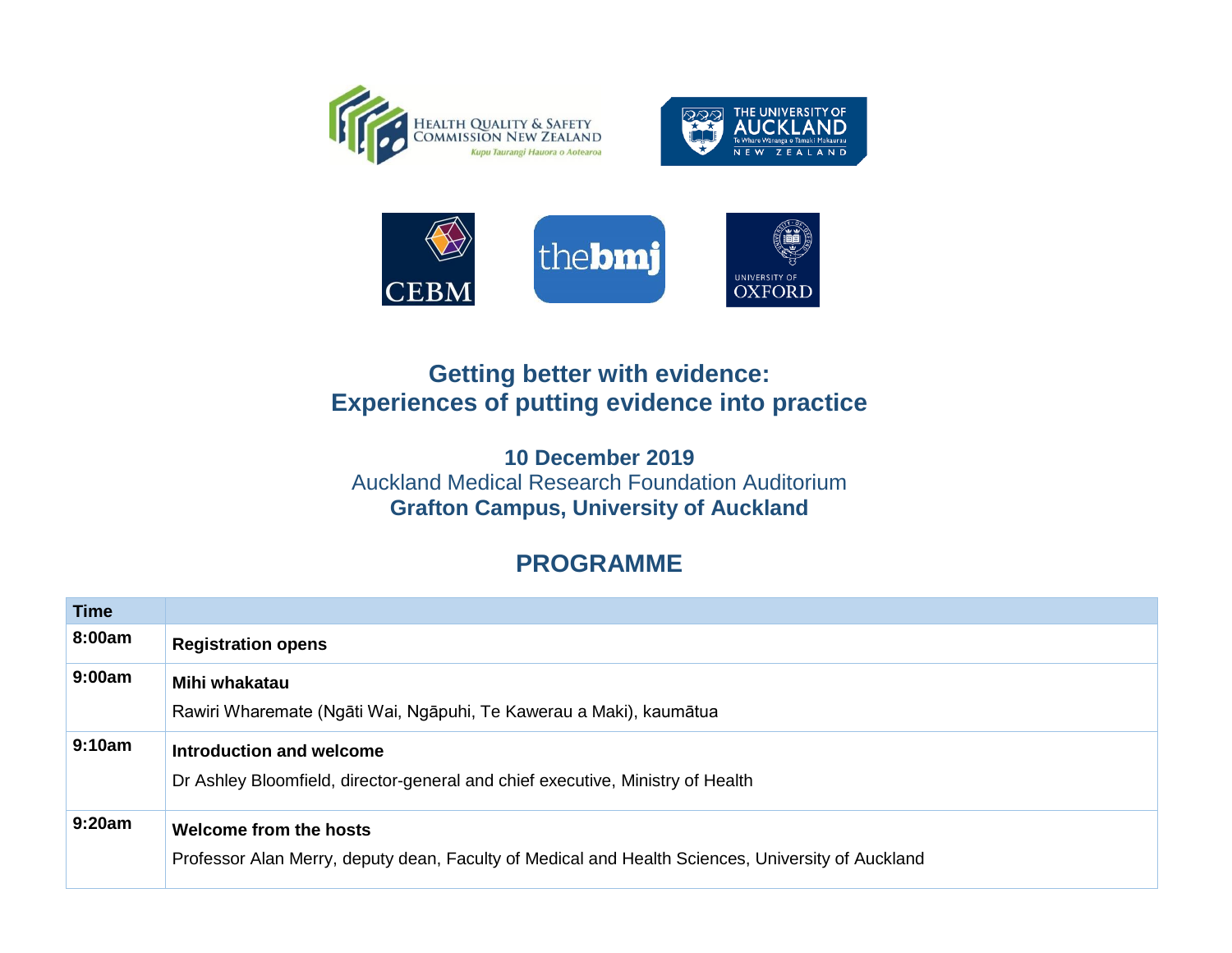| 9:30am  | Keynote: Gathering and disseminating better evidence<br>20 minute presentations, followed by a 30-minute panel discussion                                                                                                                                                                                                                                                                                                                                                                                                                                                                                                                                                                                                                                                                                                                                                                                                                                                                                                                                                                                                                                                                                                                                      |                                                                                                                                                                                                                                                                                                                                                                                                                                                                                                                                                                                                                                                                                                                                                                                                                                                                                                                                                                                                                                                                                                                                                                                                                                                                                                                                                                                                  |                                                                                                                                                                                                                                                                                                                                                                                                                                                                                                                                                                                                                                                                                                                                                                                                                                               |  |
|---------|----------------------------------------------------------------------------------------------------------------------------------------------------------------------------------------------------------------------------------------------------------------------------------------------------------------------------------------------------------------------------------------------------------------------------------------------------------------------------------------------------------------------------------------------------------------------------------------------------------------------------------------------------------------------------------------------------------------------------------------------------------------------------------------------------------------------------------------------------------------------------------------------------------------------------------------------------------------------------------------------------------------------------------------------------------------------------------------------------------------------------------------------------------------------------------------------------------------------------------------------------------------|--------------------------------------------------------------------------------------------------------------------------------------------------------------------------------------------------------------------------------------------------------------------------------------------------------------------------------------------------------------------------------------------------------------------------------------------------------------------------------------------------------------------------------------------------------------------------------------------------------------------------------------------------------------------------------------------------------------------------------------------------------------------------------------------------------------------------------------------------------------------------------------------------------------------------------------------------------------------------------------------------------------------------------------------------------------------------------------------------------------------------------------------------------------------------------------------------------------------------------------------------------------------------------------------------------------------------------------------------------------------------------------------------|-----------------------------------------------------------------------------------------------------------------------------------------------------------------------------------------------------------------------------------------------------------------------------------------------------------------------------------------------------------------------------------------------------------------------------------------------------------------------------------------------------------------------------------------------------------------------------------------------------------------------------------------------------------------------------------------------------------------------------------------------------------------------------------------------------------------------------------------------|--|
|         |                                                                                                                                                                                                                                                                                                                                                                                                                                                                                                                                                                                                                                                                                                                                                                                                                                                                                                                                                                                                                                                                                                                                                                                                                                                                |                                                                                                                                                                                                                                                                                                                                                                                                                                                                                                                                                                                                                                                                                                                                                                                                                                                                                                                                                                                                                                                                                                                                                                                                                                                                                                                                                                                                  |                                                                                                                                                                                                                                                                                                                                                                                                                                                                                                                                                                                                                                                                                                                                                                                                                                               |  |
|         | The path to independence: creating<br>more trustworthy evidence                                                                                                                                                                                                                                                                                                                                                                                                                                                                                                                                                                                                                                                                                                                                                                                                                                                                                                                                                                                                                                                                                                                                                                                                | A critical lens on knowledge<br>production                                                                                                                                                                                                                                                                                                                                                                                                                                                                                                                                                                                                                                                                                                                                                                                                                                                                                                                                                                                                                                                                                                                                                                                                                                                                                                                                                       | Harnessing the power of large national<br>administrative datasets to create                                                                                                                                                                                                                                                                                                                                                                                                                                                                                                                                                                                                                                                                                                                                                                   |  |
|         | Fiona Godlee, editor-in-chief, British<br>Medical Journal, London, UK<br>A universal human aspiration is to use the<br>most trustworthy evidence to inform our<br>decisions about health care. Yet as the<br>landmark Institute of Medicine report on<br>conflicts of interest in medical research,<br>education and practice highlighted,<br>extensive industry influence may be<br>jeopardising the integrity of scientific<br>investigations, the objectivity of medical<br>education, the quality of patient care and<br>the public's trust in medicine.<br>As the World Health Organization has<br>observed, there is an 'inherent conflict of<br>interest between the legitimate business<br>goals of manufacturers and the social,<br>medical and economic needs of providers<br>and the public'<br>It is time to ensure that scientific evaluation<br>of tests and treatments, and<br>communication and use of the resulting<br>evidence, are conducted as independently<br>as possible from industries that profit from<br>their use.<br>This talk will explore routes to greater<br>independence from industry, calling on<br>existing examples and ideas for how we<br>can create a better, more trustworthy<br>evidence base for health decisions. | Prof Papaarangi Reid, tumuaki, deputy dean<br>Māori, Faculty for Te Kupenga Hauora Māori<br>(TKHM), University of Auckland<br>Tēnā koutou katoa.<br>Knowledge production systems are age-old<br>and firmly bound in culture and contexts.<br>Today we use words like science, knowledge<br>and evidence uncritically and without<br>acknowledging their theoretical foundations,<br>and those of the institutions that generate<br>them.<br>In a conference that focuses on 'getting<br>better with evidence' where many speakers<br>will focus on methods, analytics, integration,<br>utility and engagement, there must also be a<br>space to question and debate theoretical<br>issues.<br>Do we dismiss knowledge from other<br>knowledge production systems and what are<br>the risks?<br>Are there skeletons in the closet of<br>westernised science and how might they be<br>impacting on our work today?<br>Are we complicit in commercialism and<br>consumerism and what does this mean for<br>our commitment to social justice and equity?<br>Do we produce evidence but wilful inaction?<br>As we embrace 'big data' and 'artificial<br>intelligence', do we understand that<br>algorithms produced in a racist and biased<br>society will be racist and biased?<br>Once we know these things, what are our<br>ethical responsibilities?<br>Let's talk about these issues. Mauri Ora! | evidence and develop policy<br>Prof Matthew Parsons, clinical chair in<br>gerontology, Te Huataki Waiora Faculty of<br>Health, University of Waikato<br>Data science is rapidly emerging as an effective<br>and powerful method of understanding complex<br>problems and identifying solutions in health<br>care.<br>This presentation uses three case studies<br>spanning 10 years where large data sets have<br>been used to develop innovative health care<br>models. The presentation will also focus on the<br>use of classification arising from big data<br>analytics to develop and implement alternative<br>funding methodologies, namely case-mix across<br>the health care continuum. Other benefits of big<br>data analytics will also be explored, including the<br>potential replacement of the randomised<br>controlled trial. |  |
| 11:00am | <b>Morning tea</b>                                                                                                                                                                                                                                                                                                                                                                                                                                                                                                                                                                                                                                                                                                                                                                                                                                                                                                                                                                                                                                                                                                                                                                                                                                             |                                                                                                                                                                                                                                                                                                                                                                                                                                                                                                                                                                                                                                                                                                                                                                                                                                                                                                                                                                                                                                                                                                                                                                                                                                                                                                                                                                                                  |                                                                                                                                                                                                                                                                                                                                                                                                                                                                                                                                                                                                                                                                                                                                                                                                                                               |  |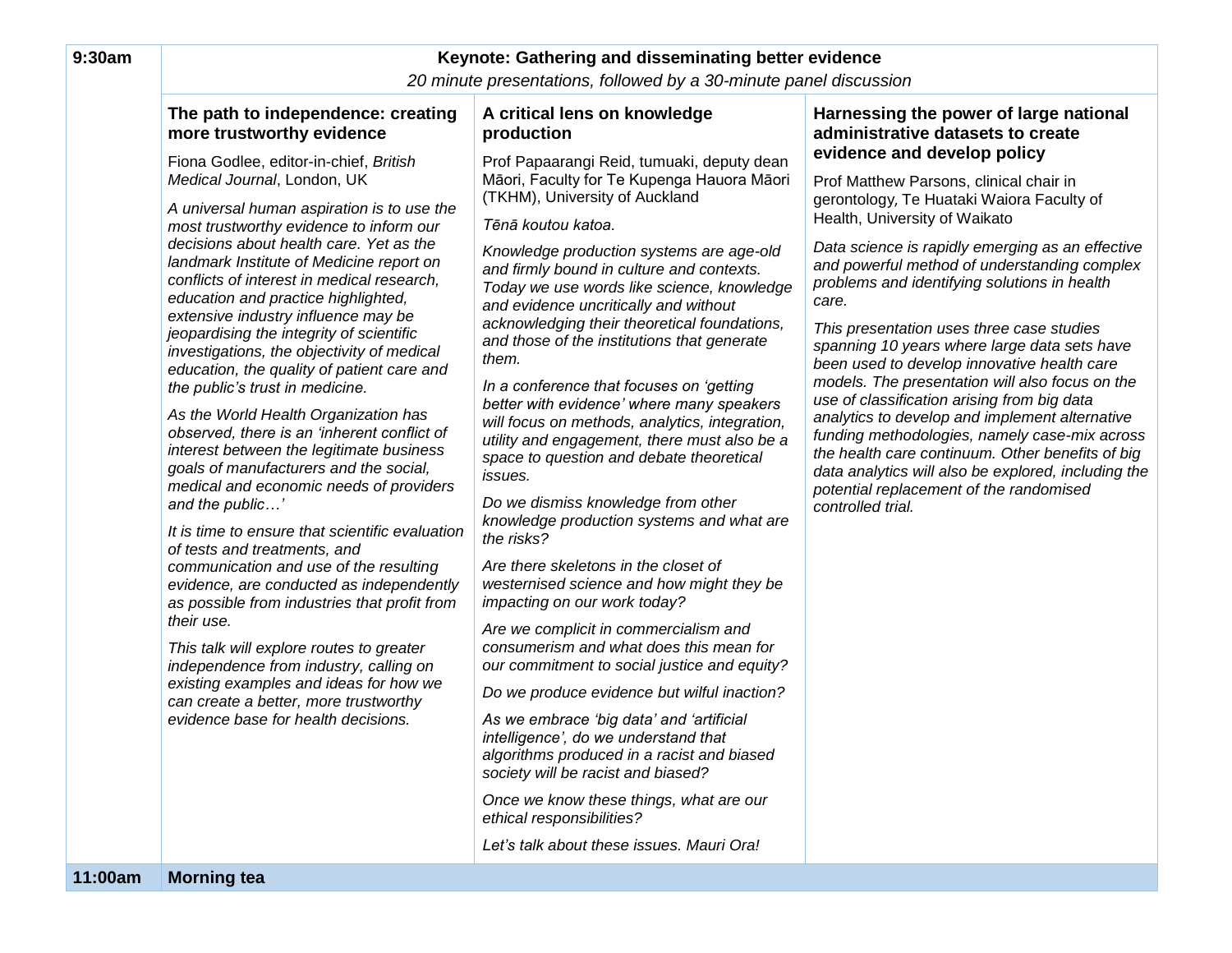| 11:30am | Keynote: Translating evidence into action<br>20-minute presentations, followed by a 30-minute panel discussion                                                                                                                                                                                                                                                                                                                                                                                                                                                                                                                                                                                                                                                                                                                                                                                                                                                                                |                                                                                                                                                                                                                                                                                                                                                                                                                                                                                                                                                                                                                                                                                                                                                                                                                                                                                                                                                                                                                                                                                                                                                                                                                                                                                                                                     |                                                                                                                                                                                                                                                                                                                                                                                                                                                                                                                                                                                                                                                                                                                                                                  |  |
|---------|-----------------------------------------------------------------------------------------------------------------------------------------------------------------------------------------------------------------------------------------------------------------------------------------------------------------------------------------------------------------------------------------------------------------------------------------------------------------------------------------------------------------------------------------------------------------------------------------------------------------------------------------------------------------------------------------------------------------------------------------------------------------------------------------------------------------------------------------------------------------------------------------------------------------------------------------------------------------------------------------------|-------------------------------------------------------------------------------------------------------------------------------------------------------------------------------------------------------------------------------------------------------------------------------------------------------------------------------------------------------------------------------------------------------------------------------------------------------------------------------------------------------------------------------------------------------------------------------------------------------------------------------------------------------------------------------------------------------------------------------------------------------------------------------------------------------------------------------------------------------------------------------------------------------------------------------------------------------------------------------------------------------------------------------------------------------------------------------------------------------------------------------------------------------------------------------------------------------------------------------------------------------------------------------------------------------------------------------------|------------------------------------------------------------------------------------------------------------------------------------------------------------------------------------------------------------------------------------------------------------------------------------------------------------------------------------------------------------------------------------------------------------------------------------------------------------------------------------------------------------------------------------------------------------------------------------------------------------------------------------------------------------------------------------------------------------------------------------------------------------------|--|
|         | Getting to the heart of the evidence                                                                                                                                                                                                                                                                                                                                                                                                                                                                                                                                                                                                                                                                                                                                                                                                                                                                                                                                                          | Preventing overdiagnosis: how to                                                                                                                                                                                                                                                                                                                                                                                                                                                                                                                                                                                                                                                                                                                                                                                                                                                                                                                                                                                                                                                                                                                                                                                                                                                                                                    | <b>Trusting the evidence</b>                                                                                                                                                                                                                                                                                                                                                                                                                                                                                                                                                                                                                                                                                                                                     |  |
|         | Catherine Marshall, independent health<br>and guideline adviser, and consumer<br>advocate                                                                                                                                                                                                                                                                                                                                                                                                                                                                                                                                                                                                                                                                                                                                                                                                                                                                                                     | stop harming the healthy<br>Dr Ray Moynihan, assistant professor and<br>National Health and Medical Research Early                                                                                                                                                                                                                                                                                                                                                                                                                                                                                                                                                                                                                                                                                                                                                                                                                                                                                                                                                                                                                                                                                                                                                                                                                  | Prof Cindy Farquhar, postgraduate professor of<br>obstetrics and gynaecology, Department of<br>Obstetrics and Gynaecology, University of                                                                                                                                                                                                                                                                                                                                                                                                                                                                                                                                                                                                                         |  |
|         | People involved in the production of<br>systematic reviews, guidelines and other<br>evidence-based tools are usually<br>passionate about their work and believe<br>their evidence will improve the quality of<br>care of patients and consumers. Evidence<br>by itself is static, often hard to locate and<br>rarely tugs at our heart strings. So how do<br>we translate that knowledge? In particular:<br>how do we design evidence-based<br>$\bullet$<br>advice that is easy to understand and<br>follow?<br>what factors other than 'scientific'<br>$\bullet$<br>evidence need to be taken into<br>account?<br>what is the special x-factor that can<br>$\bullet$<br>make evidence relevant to the<br>everyday lives of consumers?<br>Catherine will discuss both personal and<br>policy approaches using examples from<br>her own health care journey and her quest<br>for evidence-based advice, along with<br>evidence implementation projects designed<br>to resonate with consumers. | Career Fellow, Centre for Research in<br>Evidence-Based Practice, Bond University,<br>Queensland, Australia<br>This presentation will offer an overview of the<br>complex and counterintuitive health<br>challenge of over-diagnosis, which has been<br>described as a 'modern epidemic' causing<br>harm and challenging the sustainability of<br>health systems. It will explore the problem<br>and potential solutions to it. The presentation<br>will draw on national and international<br>evidence and analysis.<br>In a nutshell, over-diagnosis happens when<br>someone receives a diagnosis that does<br>them more harm than good. It happens, for<br>example, when a healthy person is<br>diagnosed with a disease that will not actually<br>ever cause them harm. The presentation will<br>explain the nature of this vexing problem, and<br>evidence that has attempted to estimate its<br>extent across several conditions, including,<br>for example, thyroid, breast and prostate<br>cancers.<br>The presentation will also explore what might<br>be driving this problem, such as broadening<br>disease definitions and changes in diagnostic<br>technology - often used in screening<br>programmes - which can identify ever-<br>smaller abnormalities, many of which will<br>highly likely never to go on to cause | Auckland<br>The term 'evidence-based medicine' (EBM)<br>means integrating individual clinical expertise<br>with the best available external clinical evidence<br>from systematic research.<br>An important tool for those who wish to be<br>evidence based is the systematic review.<br>Systematic reviews are the building blocks of<br>guidance for every day practice. The Cochrane<br>Collaboration is concerned with preparing,<br>maintaining and disseminating systematic<br>reviews of the effects of health care. After nearly<br>25 years of Cochrane reviews what has been<br>achieved? Have we made progress in medicine<br>becoming an evidence-based discipline? This<br>presentation will lay out the promises and the<br>reality of EBM in 2019. |  |

*harm. Drawing on recent work published in the BMJ, the presentation will also explore a* 

*wide range of potential solutions.*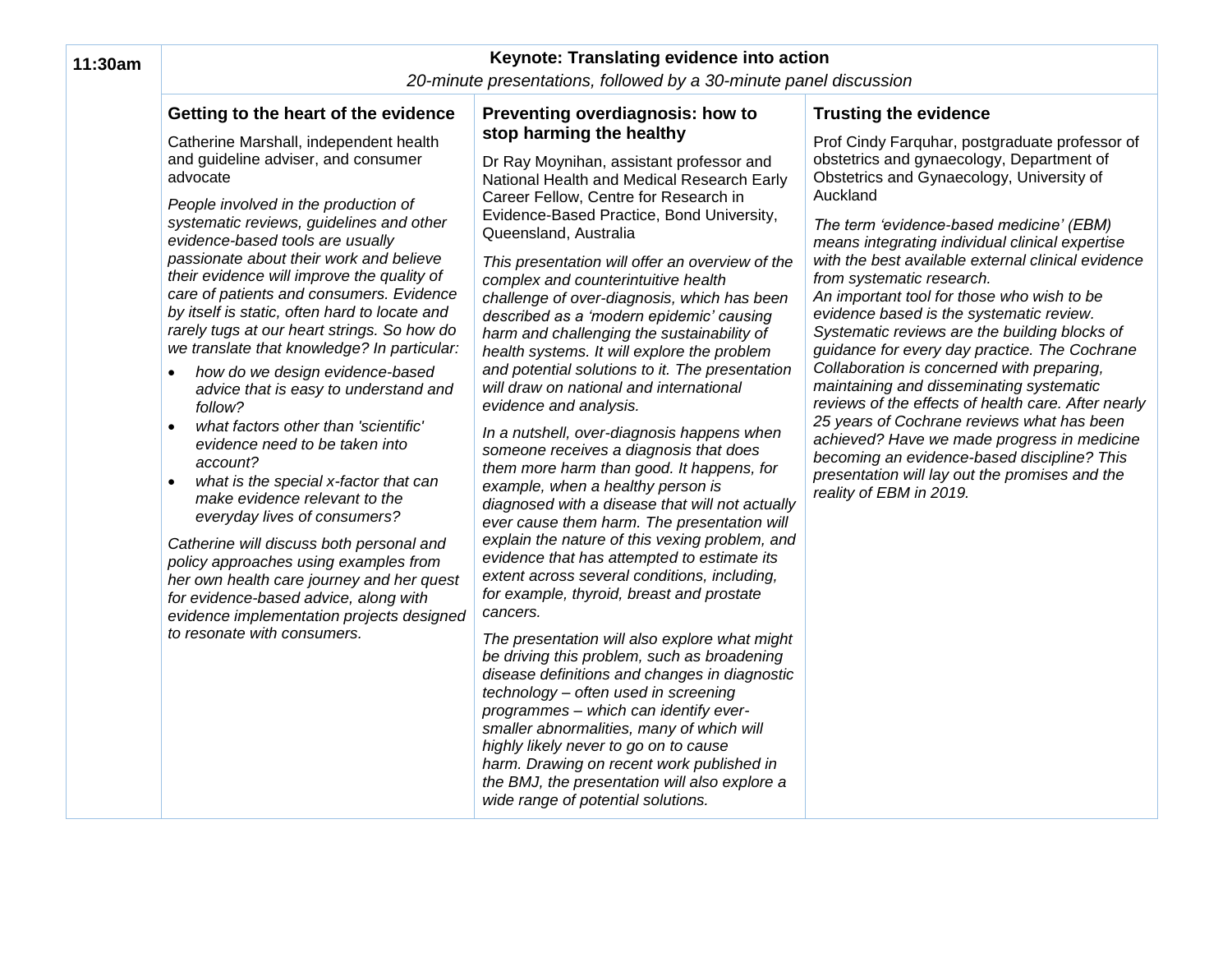| 1:00pm | Lunch                                                                                                                                                                                                                                                                                                                                                                                                                                                                                                                                                                                                                                                                                                                                                           |                                                                                                                                                                                                                                                                                                                                                                                                                                                                                                                                                                                                                                                                                                                                                                                                                                                                                                                                                                                                                                                                                                                                                                                                                                                                                                                                                                                 |  |
|--------|-----------------------------------------------------------------------------------------------------------------------------------------------------------------------------------------------------------------------------------------------------------------------------------------------------------------------------------------------------------------------------------------------------------------------------------------------------------------------------------------------------------------------------------------------------------------------------------------------------------------------------------------------------------------------------------------------------------------------------------------------------------------|---------------------------------------------------------------------------------------------------------------------------------------------------------------------------------------------------------------------------------------------------------------------------------------------------------------------------------------------------------------------------------------------------------------------------------------------------------------------------------------------------------------------------------------------------------------------------------------------------------------------------------------------------------------------------------------------------------------------------------------------------------------------------------------------------------------------------------------------------------------------------------------------------------------------------------------------------------------------------------------------------------------------------------------------------------------------------------------------------------------------------------------------------------------------------------------------------------------------------------------------------------------------------------------------------------------------------------------------------------------------------------|--|
| 1:45pm | <b>Concurrent seminars</b>                                                                                                                                                                                                                                                                                                                                                                                                                                                                                                                                                                                                                                                                                                                                      |                                                                                                                                                                                                                                                                                                                                                                                                                                                                                                                                                                                                                                                                                                                                                                                                                                                                                                                                                                                                                                                                                                                                                                                                                                                                                                                                                                                 |  |
|        | Room 505-007                                                                                                                                                                                                                                                                                                                                                                                                                                                                                                                                                                                                                                                                                                                                                    | Room 501-010                                                                                                                                                                                                                                                                                                                                                                                                                                                                                                                                                                                                                                                                                                                                                                                                                                                                                                                                                                                                                                                                                                                                                                                                                                                                                                                                                                    |  |
|        | Implementation in a difficult environment                                                                                                                                                                                                                                                                                                                                                                                                                                                                                                                                                                                                                                                                                                                       | Public understanding of evidence                                                                                                                                                                                                                                                                                                                                                                                                                                                                                                                                                                                                                                                                                                                                                                                                                                                                                                                                                                                                                                                                                                                                                                                                                                                                                                                                                |  |
|        | Assoc Prof Sue Crengle, Department of Preventive and Social<br>Medicine, University of Otago<br>Dr Rees Tapsell, director of clinical services, Mental Health &<br>Addictions Service Executive clinical director, PUAWAI: Midland<br>Regional Forensic Psychiatric Service<br>There is substantial information demonstrating that the provision<br>of health care contributes to Māori health inequities through the<br>underuse of evidence-based best practice and the overuse of<br>inferior treatments.<br>Using examples from primary care and mental health we will<br>provide a brief overview of this information, examine why it is<br>difficult to implement evidence in these environments, and<br>discuss potential solutions to these challenges. | <b>Catherine Marshall</b><br>Deon York, programme manager - consumer engagement, Health<br><b>Quality &amp; Safety Commission</b><br>Louise Malone, committee member, Breast Cancer Aotearoa Coalition<br>Progressing towards a public understanding of evidence is more likely<br>if true partnership and engagement with the development, production,<br>and use of evidence takes place.<br>This session will focus on these elements, comparing and contrasting<br>practical national and international examples of consumer<br>engagement with developing, generating, presenting and using<br>evidence to ultimately improve the quality of care.<br>This interactive session will explore questions including:<br>Why is it important for consumers and communities to engage<br>$\bullet$<br>with health data?<br>How can consumers contribute to the development of<br>$\bullet$<br>evidence?<br>What does the system need to provide to consumers for them<br>$\bullet$<br>to effectively use evidence for themselves and their whānau?<br>How can experience-based evidence be better curated and<br>$\bullet$<br>made available to consumers?<br>How can consumers influence the research agenda with what<br>$\bullet$<br>matters to them?<br>How can consumer engagement with evidence influence<br>٠<br>national policy and the delivery of quality health care? |  |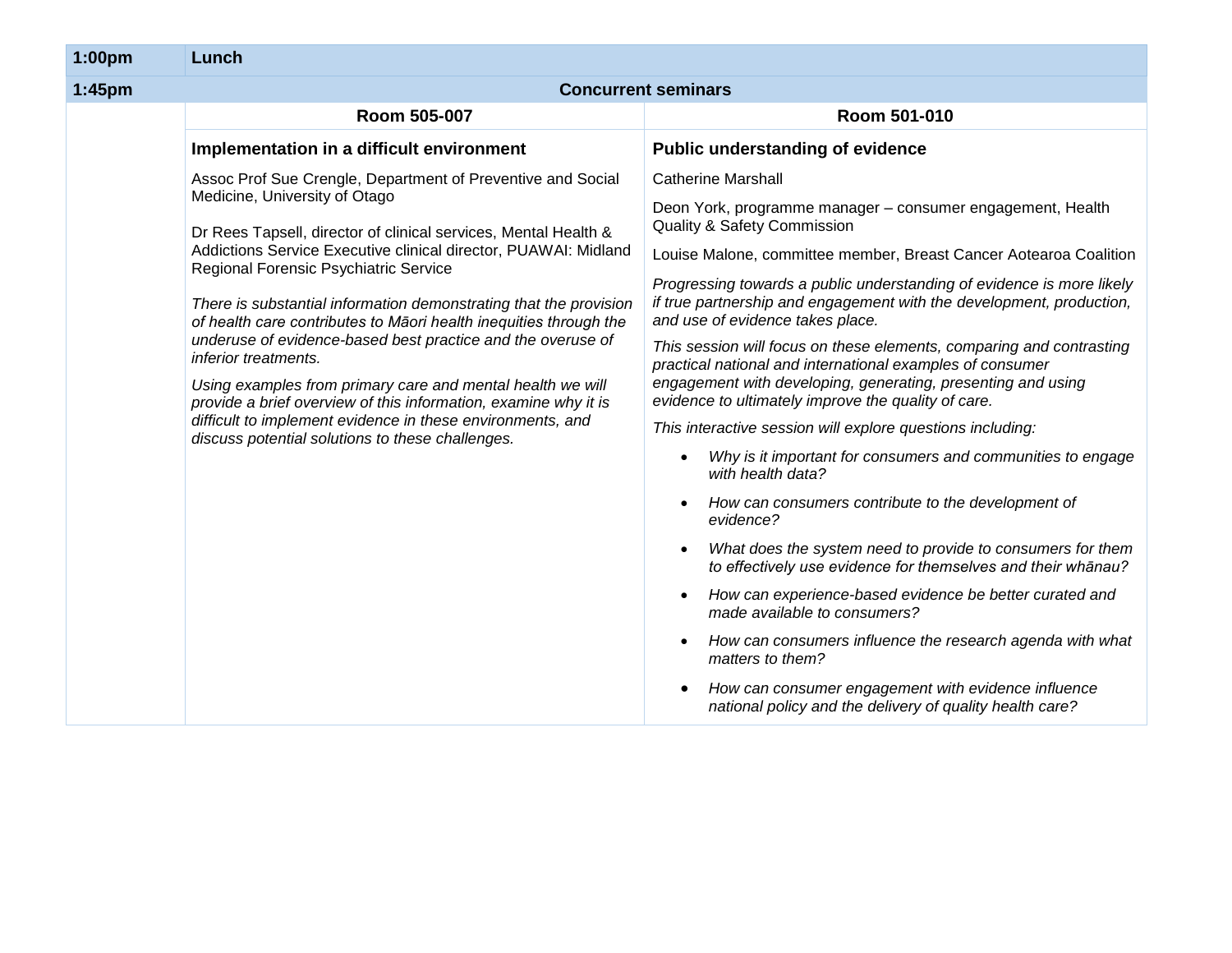|                    | Room 503-028                                                                                                                                                                                                                                                                                                                                                                                                                 | Room 503-020                                                                                                                                                                                                                                                                                                                                                                                                                                                                                                                                                                                                     |  |
|--------------------|------------------------------------------------------------------------------------------------------------------------------------------------------------------------------------------------------------------------------------------------------------------------------------------------------------------------------------------------------------------------------------------------------------------------------|------------------------------------------------------------------------------------------------------------------------------------------------------------------------------------------------------------------------------------------------------------------------------------------------------------------------------------------------------------------------------------------------------------------------------------------------------------------------------------------------------------------------------------------------------------------------------------------------------------------|--|
|                    | <b>Real-world appraisal</b><br>Carl Heneghan, general practitioner and director of the Oxford<br>Centre for Evidence-Based Medicine<br>The growing harms caused by drugs and devices, the escalating                                                                                                                                                                                                                         | Shared decisions about medicines: the intersection between<br>people's preferences and evidence<br>Jeff Harrison, head of school, pharmacy, University of Auckland                                                                                                                                                                                                                                                                                                                                                                                                                                               |  |
|                    | costs of health care and the pace new technologies emerge<br>means we need to be more effective in how we use evidence to<br>inform health care.<br>How should we inform services; how should we improve post-<br>marketing surveillance; do we need mandatory registries for all<br>implantable devices? Some of the evidence gathering questions<br>we face.                                                               | This session will explore the identification, communication and use of<br>best evidence in reaching shared decisions about the use of medicines.<br>Health consumers (people) have a right to be fully informed, make<br>informed choices about their treatment, enshrined in New Zealand in<br>the Health & Disability Commissioner Code of Rights 6 and 7. The Code<br>sets out that, among other things, people have the right to an<br>explanation of the options available, including an assessment of the<br>expected risks, side effects, benefits, and costs of each option.                             |  |
|                    | Randomised trials have been the gold standard for evidence of<br>effectiveness, but there is often a mismatch between the<br>questions, the populations and the outcomes in the real world.<br>In this seminar, Professor Heneghan will discuss the types of<br>evidence we require to aid decision making, what is working and<br>what is not, and how can we contribute to better informing<br>patients in the real-world? | As health care practitioners and health consumers, how do we gather<br>evidence on the benefits and harms of treatment? How do we<br>incorporate people's beliefs about medicines and their preferences for<br>treatments, including their cultural beliefs? How do we help patients<br>make the trade-off between harms and benefits where the impacts may<br>be unequal? How do we manage our own implicit biases, and respond<br>when we are asked or feel the need to promote the 'right' choice?<br>For all this and a toolkit to address some of these problems in<br>practice, you'll need to come along. |  |
| 3:15 <sub>pm</sub> | Afternoon tea                                                                                                                                                                                                                                                                                                                                                                                                                |                                                                                                                                                                                                                                                                                                                                                                                                                                                                                                                                                                                                                  |  |